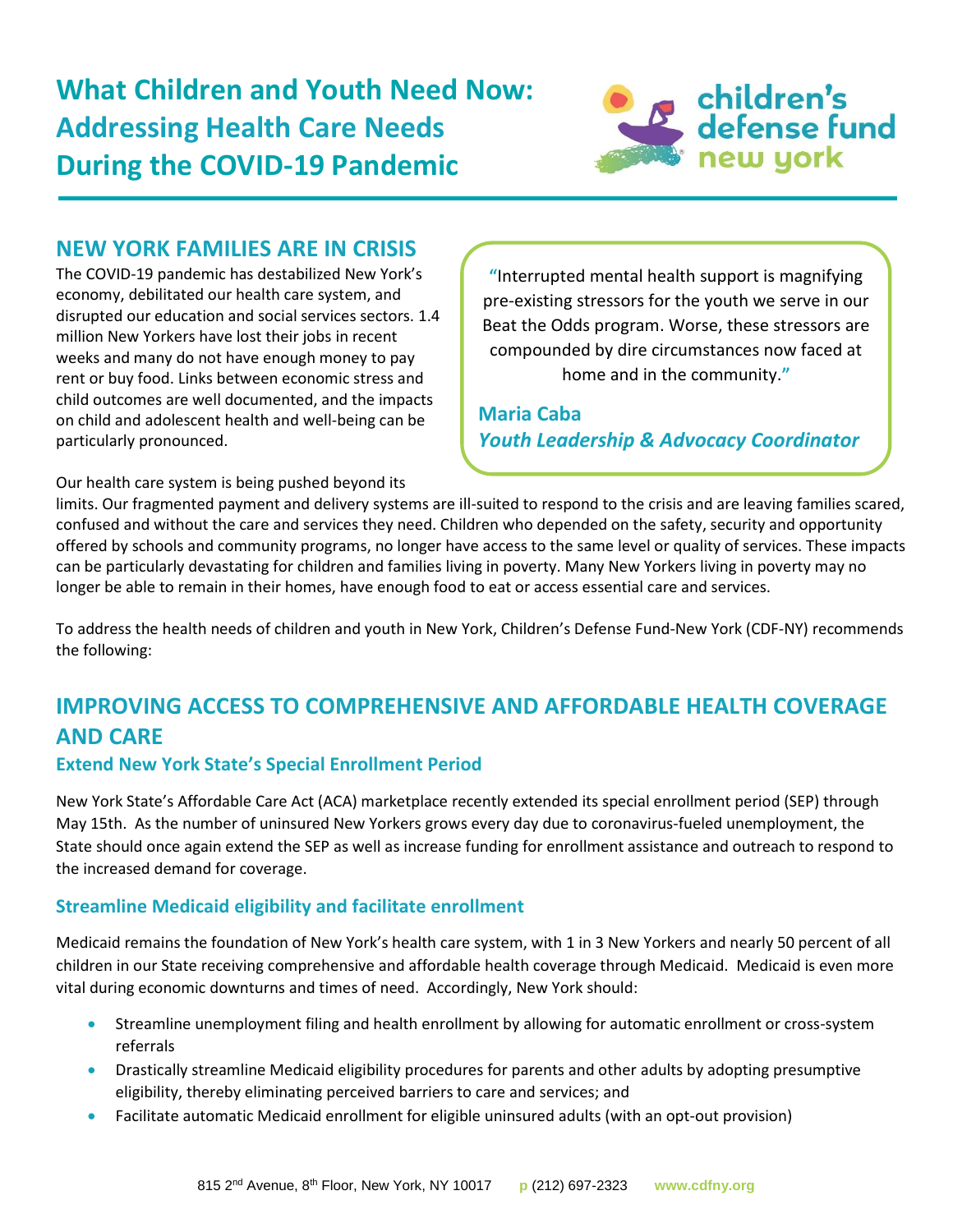#### **Increase the federal government's role in shoring up Medicaid**

As states grapple with the far-reaching cross-sector implications of the COVID-19 pandemic, they will require additional federal assistance, particularly in ensuring Medicaid's protections. The federal government should:

- Enact an increased emergency Federal Medical Assistance Percentage (FMAP) boost of an additional 5.8 percent to states to equal a 12 percent total enhanced FMAP;
- Uphold the Families First Coronavirus Response Act (FFCRA)'s Medicaid Maintenance of Effort (MOE) provision requiring that states accepting an enhanced federal Medicaid matching rate not make changes to their Medicaid programs resulting in more restrictive eligibility and enrollment standards, methodologies or procedures; and
- Waive all Child Health Insurance Program (CHIP) premiums during the period of economic downturn.

#### **Remove immigration status as a barrier to health coverage.**

Over 400,000 New Yorkers cannot obtain health coverage due to their immigration status. Without coverage, individuals forego the care they need, jeopardizing their abilities to work and care for their families and increasing susceptibility to coronavirus-related complications by exacerbating underlying health conditions. The State can provide coverage to all who want it by enacting S.3900/A.5974 and creating a state-funded Essential Plan for New Yorkers excluded from coverage due to their immigration status. Doing so would build on both New York's progressive history with respect to immigrants and the precedent New York set by being the first State to remove immigration status as a barrier to COVID-19 evaluation, testing and treatment. Experts estimate that at most 110,000 individuals would enroll in this plan annually.

## **ENSURING CONTINUITY OF CARE AND SERVICES**

As social distancing protocols remain in place throughout New York, every effort must be made to ensure the continuity of all healthcare services, particularly for our state's most vulnerable youth – many of whom live in medically underserved communities and may lack the technological resources needed to access adequate telehealth services. Priorities include:

- **•** Providing adequate behavioral and mental health services for children and adolescents, especially as youth spend extended time in environments that may be unstable or not conducive to privacy.
- Providing sufficient broadband and other technology so that all families can engage in telehealth services.
- Ensuring that infants and toddlers with developmental delays and disabilities can receive all of their state and federally mandated Early Intervention (EI) services through teletherapy, and providing support for caretakers as they play increased roles in facilitating therapy services.
- Ensuring young children obtain well-child visits and vaccinations whenever and wherever it is safe to do so.
- Utilizing community food pick-up locations as community hubs for dissemination of information and the safe provision of in-person care and assistance.

**"**Our Beat the Odds program scholars are scared of not knowing if they will have access to food. One student told me she was saving her last tangerine, because she doesn't know what the future holds.**"**

### **Hassanah Smith** *Youth Leadership & Advocacy Coordinator*

# **ADDRESSING FOOD INSECURITY**

Loss of income and a high rent burden has increased the prevalence of food insecurity among New York families. Fortunately, New York City has been a model of how to maintain the availability of school meals and food bank operations during the crisis. These models should be adopted, adapted and expanded statewide. The federal government should: